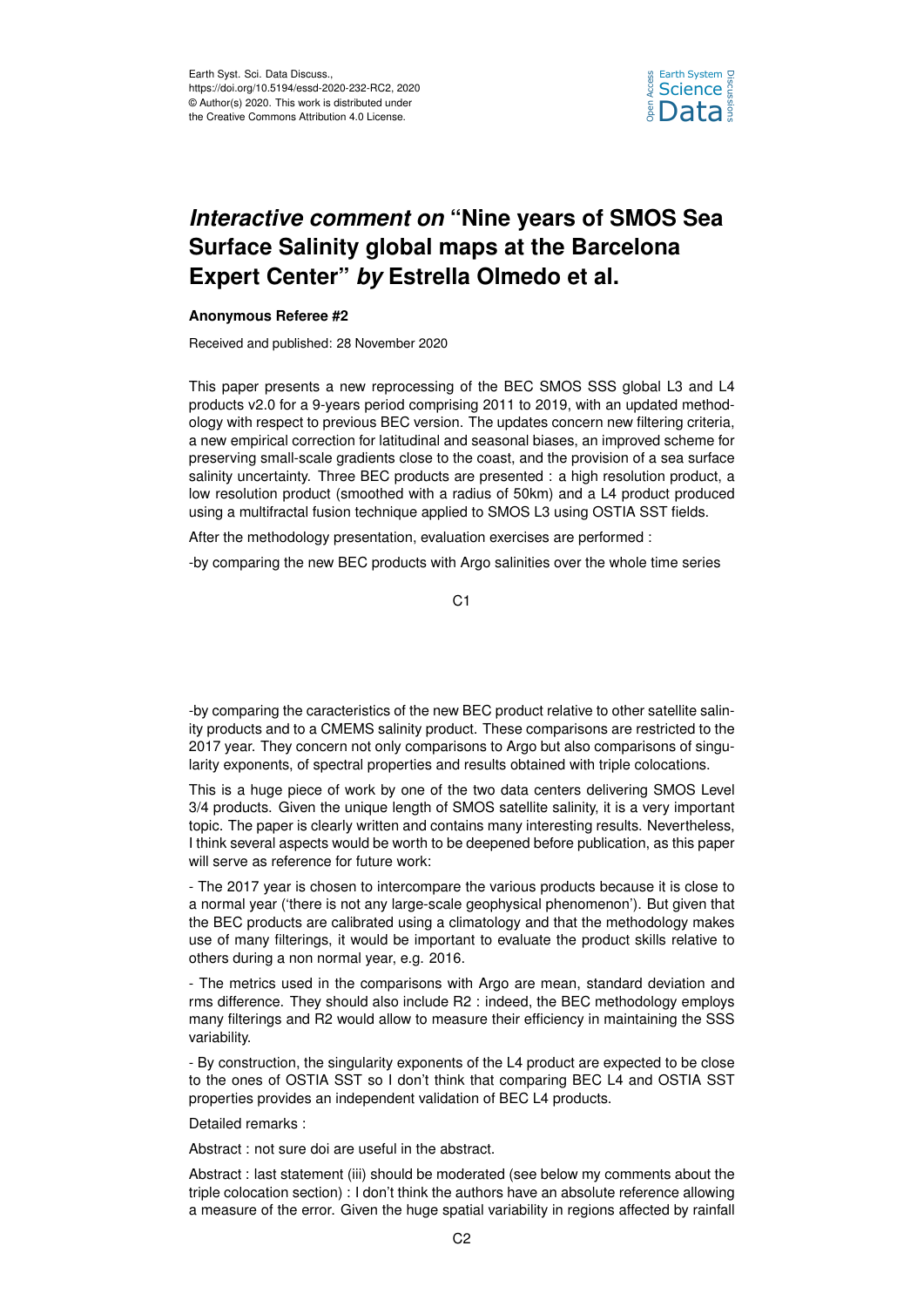and by continental freshwater discharges, I am surprised that a low resolution product is more accurate.

L20 : verb is missing

L126 : radiometric sensitivities wording is confusing (see Randa et al (Recommended Terminology for Microwave Radiometry, National Institute of Standards and Technology Technical Note 1551 (August 2008) : Radiometric sensitivity is often used to mean radiometric resolution, but this use is discouraged in view of the definition of sensitivity). I guess the authors mean radiometric resolution.

Section 2.2.3 : It is useful to recall all these filterings. It might be useful to point out more specifically the changes with respect to Olmedo et al 2017 and to display maps of the number of filtered points. In particular, the distribution of the salinity is naturally skewed in rainy regions and in river plumes, what is the effect of such filterings in these regions ?

Equation 4 corresponds to a one sigma sorting, which seems very stringent, what is the rationale for this choice ? how sensitive is the result to this ?

Figure A2 : I suggest to add a figure displaying the polynomial correction.

Section 2.2.6 : A major difficulty is how to filter SMOS retrieved salinity given that salinity distribution is very skewed and that RFI contamination might lead to artificial skewed distribution too. In the updated methodology, more stringent filterings than in Olmedo et al. (2017) are applied. After having performed the serie of filterings and corrections, an inconsistency between the WOA reference and the mean corrected field appears in river plumes which is likely an effect of the skewed salinity distribution (Figure A3) but it seems that there is also a global north-south difference : could the authors refine the color scale of Figure A3 to allow a better display (e.g. with a 0.02psu resolution)?

L243-247 : the (Boutin et al., 2016, 2018; Kolodziejczyk et al., 2016) publi-

cations refer to earlier versions of CATDS CEC products than version 4. A summary of the version 4 updates with respect to earlier versions is available on https://www.catds.fr/Products/Available-products-from-CEC-OS/CEC-Locean-L3-Debiased-v4.

Section 3.1.3 : It is indicated line 407 that CMEMS product assimilates SMOS CATDS SSS observations. This could be indicated in this section.

L294 : Figure A11 is mentionned in the text just after Figure A3. Figures might be reordered.

L351 : hsst mentionned twice.

Table A1 : CMEMS product

L415 : see my general comment about making the validation for the 'normal' year 2017. What would be obtained for year 2016 ?

L437-439 : I don't understand. CATDS CEC v4 fields use the combination of all ISAS fields over the 2012-2018 period to calibrate the full time series (see https://www.catds.fr/Products/Available-products-from-CEC-OS/CEC-Locean-L3- Debiased-v4: 'These relative salinity variations are then converted, in a last step, to salinities by adding a single constant determined, in each pixel, from SSS statistical distribution over the whole period (SMOS SSS distribution compared to ISAS SSS). This last step only determines the absolute SSS calibration in each grid point; the SMOS SSS temporal variation is independent of this adjustment.' In other words, both BEC and CATDS are calibrated using a climatology. CATDS does not use ISAS SSS to perform an adjustment to a specific year.

Figures A5 to A10 and Table 4: I recommend to add information about R2.

Figure A7 : Since the paper contains many figures, I suggest to remove Figure A7 which contains information in some way redundant with Figure A9. In case the authors prefer to keep Figure A7, it would be interesting, in addition to the longitudinal mean,

 $C<sub>3</sub>$